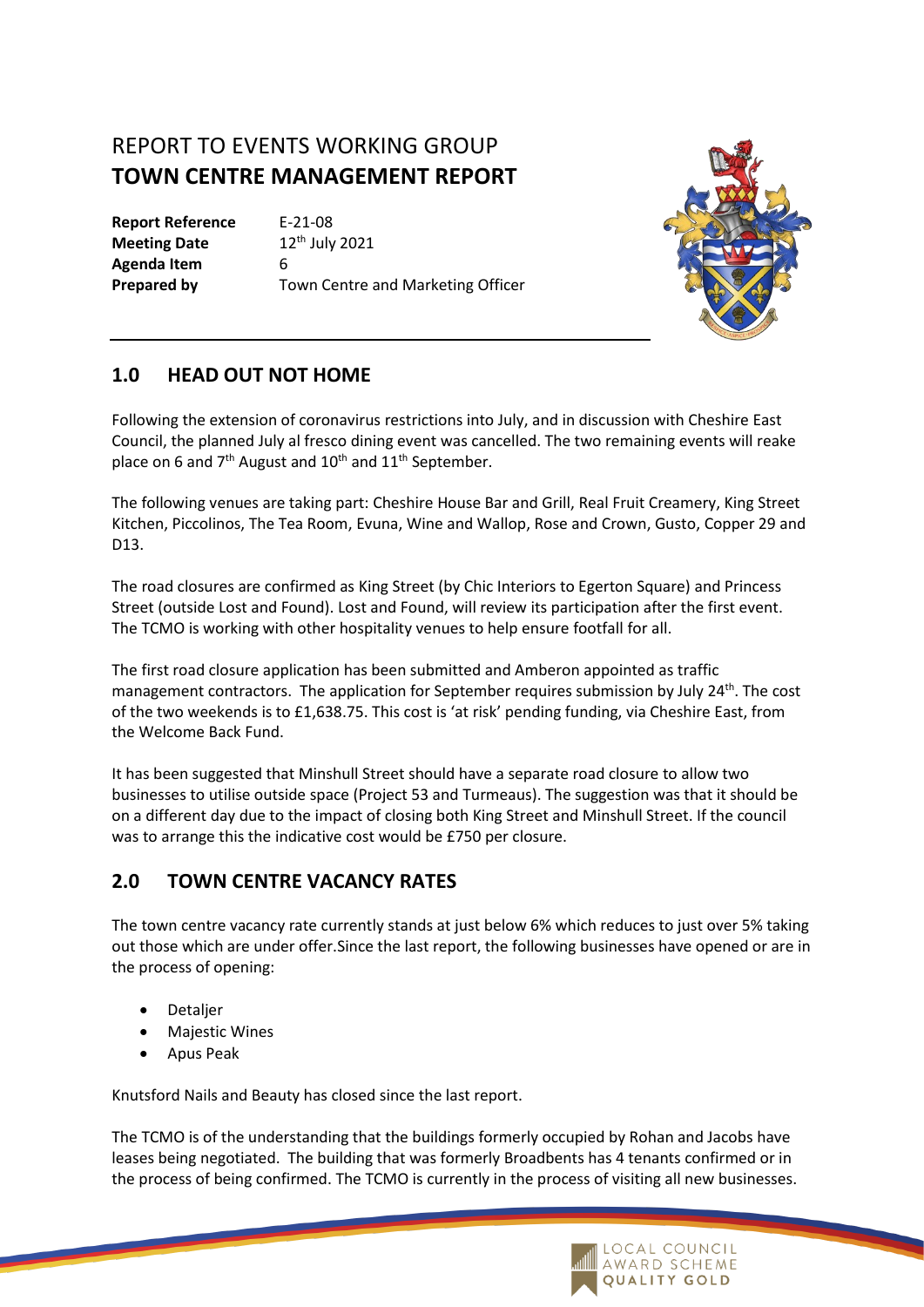## **3.0 FLOWERS IN WALLWOOD AND RHS TATTON SHOW**

There are 23 participants in the Flowers in Wallwood initiative this year. A photoshoot with the sponsors (Little Waitrose and Eleven Recruitment) Knutsford Town Mayor, TCMO, Town Ranger and most of the participants is scheduled to take place on Thursday 15<sup>th</sup> July at the Council Offices. After reviewing the option of distributing the flowers across the town centre, it is has been determined it would be impractical and Wallwood will therefore be used as the venue. The flowers will be installed on Thursday 15<sup>th</sup> July.

As expected, participants for the RHS and/or Council Floral Walk are considerably lower than previous years. There are 10 entered into the RHS and an additional 2 for the Council's competition. The RHS competition is judged on Wednesday 21st July by the RHS judges. Knutsford Town Mayor and former Tatton Park head gardener Sam Youd will judge the council competition on Thursday 22nd July.

## **4.0 TOWN CENTRE FOOTFALL**

The footfall figures for April showed an increase of 213% compared to April 2020 and 5% compared to April 2019. This compares to a national increase of 241% from April 2020 to April 2021.

This is this the last benchmarking figures provided by Cheshire East Council although the TCMO understands the council has asked for it to be continued and funded via the Welcome Back Fund. A footfall/benchmarking survey for Knutsford Market Hall is currently being undertaken. A wider town one (and an additional market one) is planned for November 2021.

## **5.0 KNUTSFORD VOUCHER**

£365 worth of Knutsford Vouchers were sold between April and early July. Quotations have been sought to re-print the same amount of £10 and £5 vouchers as previously purchased. The vouchers are being spent at a variety of businesses from Mozimo and Roberta Beauty Redefined to Woods Butchers and Jonty's Fruit and Veg. The TCMO is promoting them to new businesses and has signed up Deliveroot and Cheshire House Bar and Grill.

## **6.0 TOWN CENTRE TALK**

The second issue of the above was distributed to various outlets including the Market Hall, retirement homes, shops, and library. There has been no response to the competition contained in the flyer, so the Town Centre Manager has no current plans to continue with these flyers.

# **7.0 TASTE KNUTSFORD**

Taste Knutsford tours were postponed in response to the extension of lockdown restrictions. One private tour of 9 took place with two tour guides (in two bubbles following Covid guidelines) and was very successful acting as a refresher for future tours. Booking confidence does seem to have been hit by the continuation of restrictions but the TCMO is hoping this will change with the impending government announcement. Tours will recommence on 23rd July.